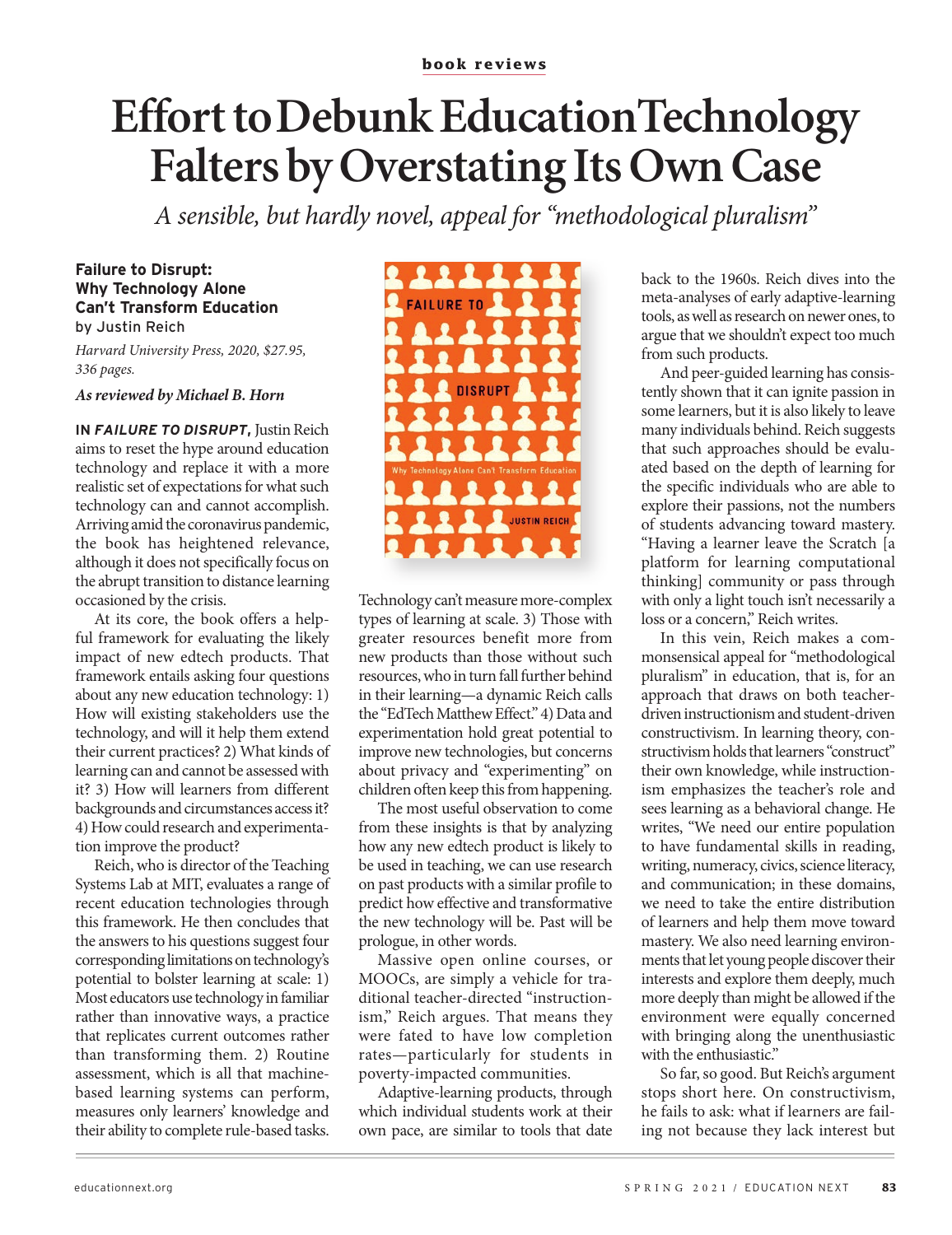because the environment is poorly constructed or alienating? What if, as he suggests for constructivist learning, we were to evaluate instructor-driven technologies like MOOCs based on the number of people who were turned on to a subject? Would that number be equal to, less than, or more than the number for constructivist learning methods? And if it were equal, what would that say? Similarly, the considerations he offers for designing education technology for equity sound nice and offer good vignettes, but they lack data to support them. Are we to use data serving affluent students."

Reich concludes, "For MOOCs to serve populations beyond the already educated, there will need to be substantial support for the social elements of learning—coaching, advising, peer support, and so forth. All of these efforts will require seeing MOOCs not as a technological solution to a complex social problem, but as one element of a comprehensive solution."

Sensible as it is, this conclusion begins to show how Reich's narrative overreaches. In Reich's telling, Harvard Business School professor Clay Christensen, who



when it suits us but ignore it when it's inconvenient? Reich doesn't explore these questions.

Reich does concede that applying his framework isn't as straightforward as it might seem, as he shares his own missteps with creating MOOCs in the MIT Teaching Systems Lab, where his team's "progress is mixed." For example, in offering a professional development course for teachers, the team hoped to serve educators in less-affluent schools but found instead that the teachers who participated were "disproportionately likely to come from independent or suburban schools died in January 2020—and by extension Christensen's allies and colleagues like myself—are the central bogeymen. Reich depicts us as cheerleaders for a disruptive future who are mistaken in our predictions and fail to understand the underlying historical research on the technologybased pedagogies we advance.

Actually, many of us are more bearish on traditional MOOCs than Reich. We were skeptical of the first generation of MOOCs because they replicated the passive pedagogy of the college classroom without support—not too dissimilar from Reich's argument. I have also argued that most MOOCs suffer from other limitations, such as the lack of sound instructional design. That constricts their ability even to form a component of a more holistic solution, let alone serve as a robust standalone offering. It also limits the ability of designers and researchers—even with data and controlled experiments—to improve MOOCs, given their flawed starting points. What's more, MOOCs as launched originally failed the test of being a disruptive innovation because they lacked a coherent business model and a technological driver that allowed

them to improve.

Ironically, as MOOC platforms like Coursera and edX have pivoted to manage some universities' online programs evidence, Reich asserts, that MOOCs are becoming mainstream rather than disruptive they are more likely to contribute to the demise of mid-tier universities that depend on pricey master's programs to subsidize their expensive-to-run undergraduate offerings. Although Christensen and I did not argue, as Reich mistakenly asserts, that online learning would be the main driver of colleges closing, this move by the MOOC providers likely makes them more threatening to many universities and their troubled business model, not less.

Reich also attacks a big prediction that Christenson, Curtis W. Johnson, and I made

in our 2008 book *Disrupting Class*—that by 2019, 50 percent of all high school courses would be delivered online. But Reich calculates the number of students in full-time virtual schools, a data point that is irrelevant to our prediction, as we anticipated that over 90 percent of the online learning would occur in physical schools. Our prediction centered on the extent to which digital materials would replace analog, offline curricula. Based on information I gathered from digital curriculum providers, at least 13 million K–12 students, or about 25 percent of them, were learning through digital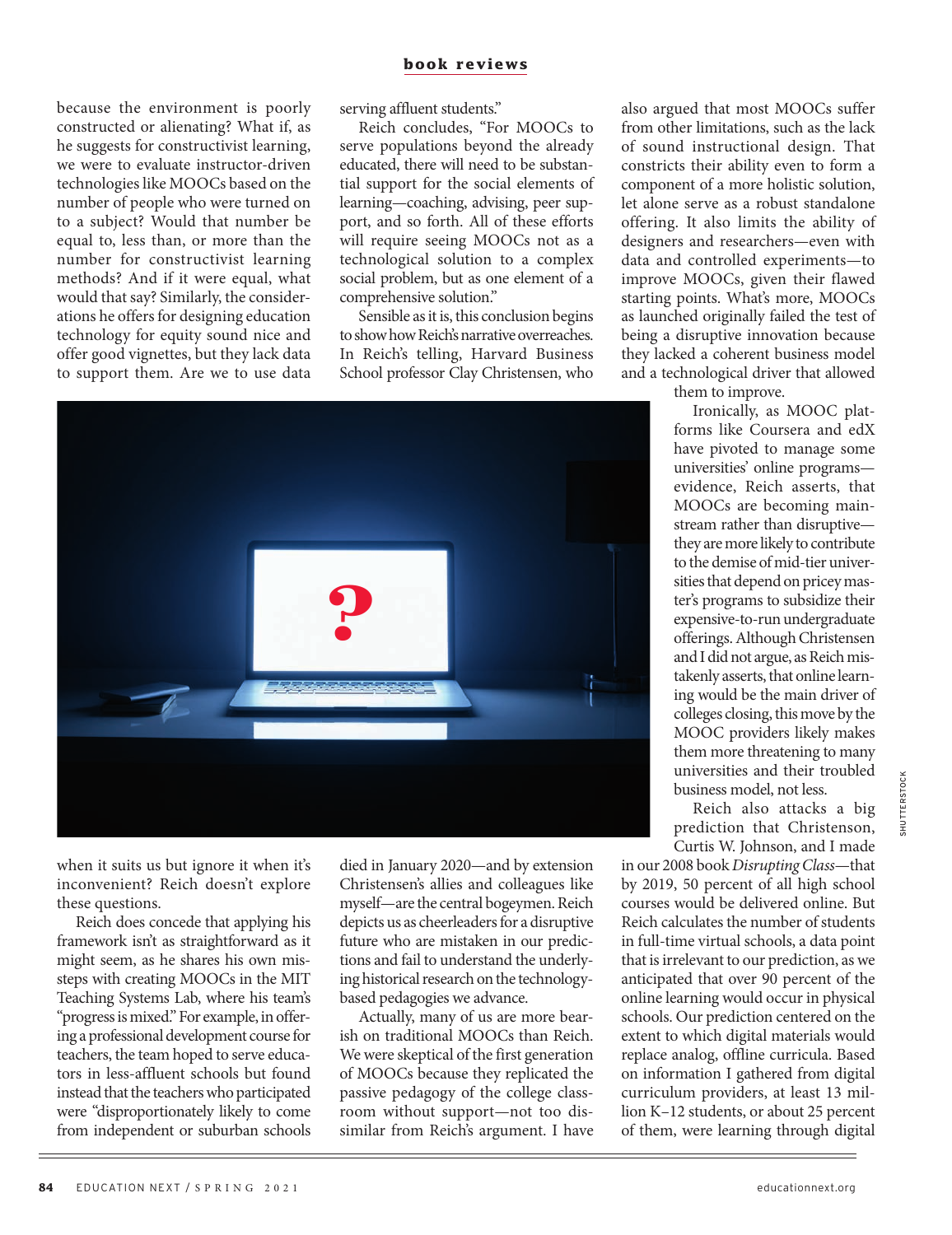curriculum for at least a portion of their day a couple years before the pandemic hit. According to a representative Digital Promise survey from April 2019, 35 percent of the responding K–12 public school teachers report using edtech daily and another 23 percent use it most days—adding up to more than 50 percent of such educators. To be clear, that hardly confirms that our prediction was correct, but it signals that digital learning has grown rapidly. That growth has only accelerated amid the pandemic. And although we were wrong about how much the costs of online learning would drop—Reich notes that we predicted they would fall by two-thirds—today, a class on a platform such as Outschool often costs less than half of what a provider would have charged for a comparable course in 2009. We were correct in forecasting the downward price trend, but wrong in our estimate of its magnitude.

What's more, Reich asserts that in *Disrupting Class* we were cheerleaders for certain technologies that we in fact did not champion. As he dissects the research behind computer-adaptive instruction, he claims that we said adaptive online learning would come to dominate K–12 schools. But the word "adaptive" never appears in our book. We wrote that, for education technology to customize to individual learners, a facilitated-network model—in which students and teachers would teach each other—would need to emerge. Such a model would more closely resemble the peer-guided learning models Reich analyzes, not adaptive courseware.

Salman Khan, the founder of the free online-education platform Khan Academy, is another of Reich's bogeymen. Reich misrepresents Khan's recommendations on how learners can most effectively use the platform. In Reich's telling, Khan says in regard to math learning that "the proper first step toward deeper learning is learning mathematical procedures and facts that might eventually lead to doing interesting collaborative projects." Yet that is the inverse of how students in Khan's own physical school—the Khan Lab School—typically use his platform. In that setting, students often study math through interest-based projects in which they call

**Disrupting from within can result in a change of modalities without a change of the larger rules of the game—and create the incentives for technologies to fall in line with existing practice rather than change it.** 

upon procedures and facts as needed and in turn have added intrinsic motivation to learn them. Here again, there's more agreement than disagreement.

Reich is correct that our larger hope in *Disrupting Class* has failed to come to pass—that is, the hope that the U.S. education system would undergo transformation into a student-centered system in which young people would have more opportunities to build on their passions and fulfill their potential. After advancing one explanation for this disappoint-

ment—that many of the new education technologies introduced were based on well-studied pedagogies that could have been predicted to have limited impact— Reich turns to another reason: that schools are complicated.

In citing Stanford professors Larry Cuban and David Tyack, he turns to the same source we did in explaining why it would be difficult to transform schools by working within existing classrooms. A central tenet

of the theory of disruptive innovation is that technologies that succeed in transforming an industry get their start not by challenging the industry's dominant players directly, but rather by serving segments of the market the dominant players have ignored—that is, by competing against nonconsumption. As we wrote in *Disrupting Class,* "When disruptive

*Justin Reich*

innovators target nonconsumption for their foothold applications, they have a good chance of succeeding. But if those applications are then ensconced within a value network—a chain from suppliers to customers whose definitions of quality and profitability were honed in the established way of doing things—the disruption won't fly unless it conforms to the rest of the players' needs and expectations. That typically limits the scope of the innovation. And it is expensive. It is for these reasons that disruptive growth is truly unleashed only when the new technology is taken to the market not only through a disruptive business model, but also by utilizing a disruptive value network—from suppliers through distributors—whose economics are consonant with the disruption."

Much of the disruption we wrote about in *Disrupting Class* has occurred within a larger system of existing schools and districts with a multiplicity of stakeholder interests and regulatory rules and practices. Dis-rupting from within can result in a change of modalities without a

change of the larger rules of the game—and therefore create the incentives for technologies to fall in line with existing practice rather than change it. In the case of schools, that means technologies serve to perpetuate the traditional model of students advancing in their education at a uniform pace according to a content guide, for example. The transformative effects we had hoped for have, alas, been limited.

Unfortunately, Reich doesn't probe more deeply

here toward finding a path forward. He misreads the most recent research on Teach to One, a software-based, adaptive, personalized math program. Reich cites one randomized evaluation that found that the program fails to produce improved student results on state tests. But he fails to note that a second study showed that, in those places where school

OF JUSTIN REICH COURTESY OF JUSTIN REICH

COURTESY